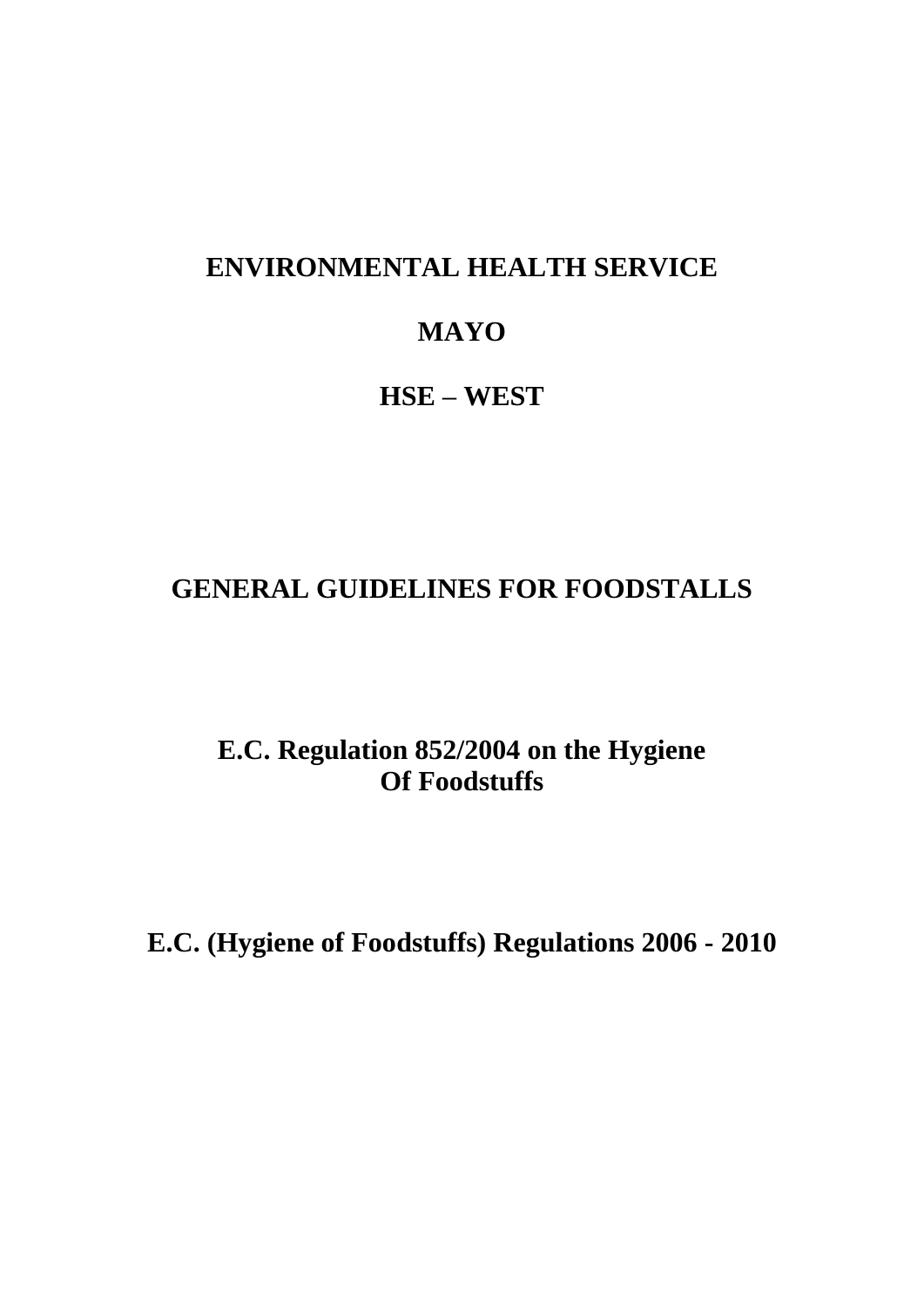The following are general guidelines for food stalls. Each stall is assessed on its own merits and consequently specific requirements will be determined by the nature and extent of the food business.

Applicable legislation and further information is also available on the FSAI website [www.fsai.ie.](http://www.fsai.ie/)

"**Food stall**" means a vehicle, vessel, aircraft (or part of a vehicle, vessel or aircraft), or a structure (not included in a food premises) in, at, or on which food is offered for sale or from which food is sold (other than food brought thereto in an impermeable container and offered for sale in the same container).

#### **Registration of Food Stall**

The E.C. (Hygiene of Foodstuffs) Regulations 2006 require that all food business operators register details of their food stall with the Health Service Executive. Registration forms are available from this Service.

#### **Construction**

- The stall must be in good repair, soundly constructed of suitable material. The construction and layout of the food stall should ensure that any foodstuffs exposed are adequately protected. This will normally require that the food stall should be covered over and screened at the sides and back.
- Where applicable, the driving compartment of the stall must be suitably separated from the food area of the stall.
- The food stall must be of sufficient height, ideally the minimum floor to ceiling height should not to be less than 1.83 metres (6ft) and where necessary, must allow for a sufficient distance between cooking services (if present) and overhead canopy. Where an overhead extract canopy is required, the ceiling height should be a minimum of 2.13 metres (7ft).
- The food stall must be of sufficient size to accommodate the business proposed to be carried on.
- The stall must have suitable and sufficient means of food storage and food preparation. Adequate refrigerator and freezer units must be provided within the food stall.
- All units must be connected to an independent power supply.
- All cold storage facilities must be at the required temperature of between 0 °C and 5ºC prior to use.
- The unit must be adequately pest proofed, i.e. all panels must be tight fitting, leaving no access for rodents or insects.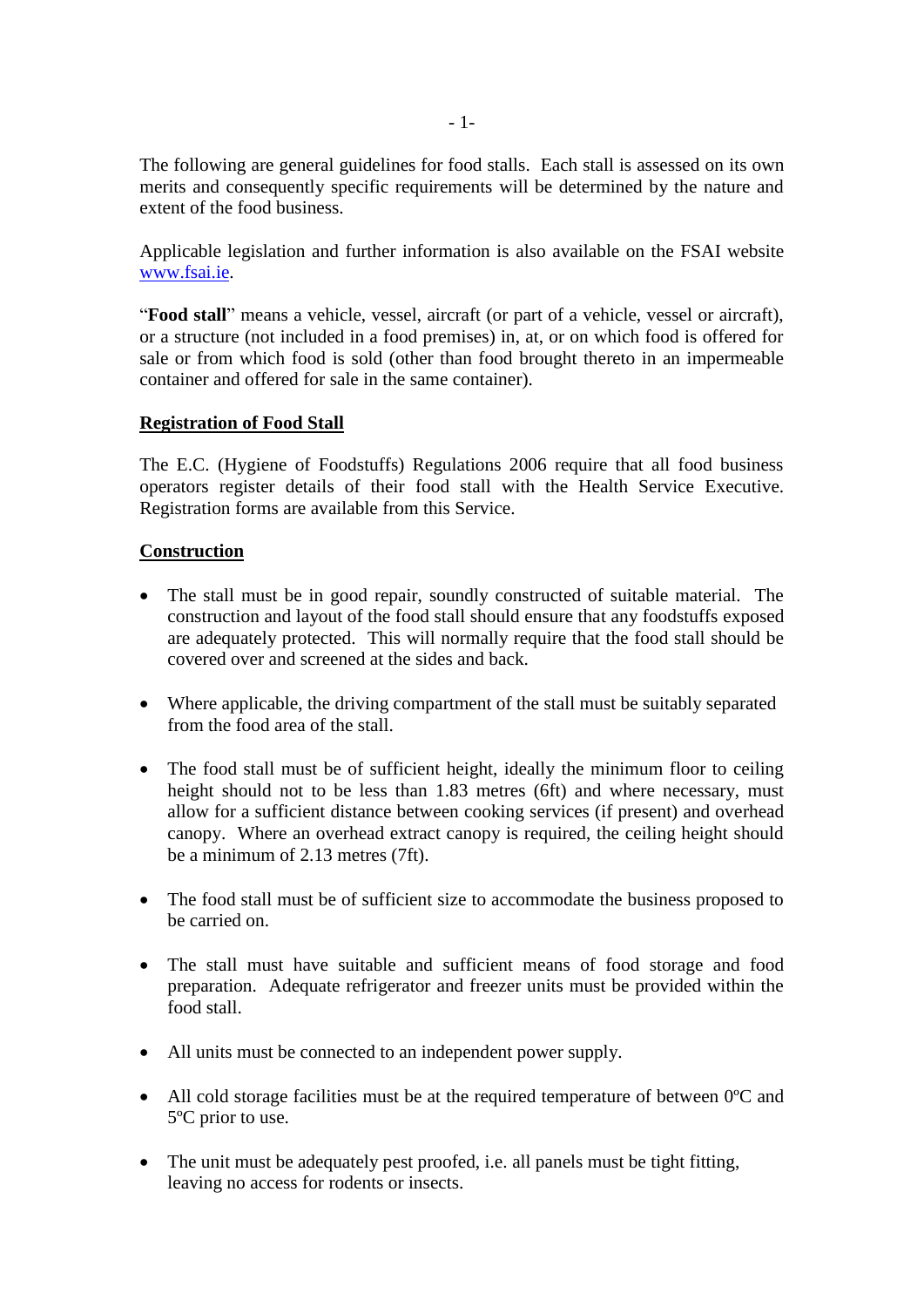When not in use, the food stall must be stored in a clean place.

#### **Finishes**

- The internal surfaces of the food stall must be finished with a smooth, hard, durable and easily cleanable material.
- Acceptable floor finishes include:
	- o heavy duty vinyl
	- o seamless, non-slip, easily cleanable floor covering
- Acceptable wall and ceiling finishes include:
	- o stainless steel sheeting
	- o rigid PVC
- Worktops and all surfaces in contact with food must be in good condition and easy to clean.
- A heat resistant finish such as stainless steel must be provided behind all cooking equipment.

#### **Lighting**

- Adequate lighting must be provided within the food stall.
- Shatterproof diffusers are to be fitted on all light fittings.

#### **Ventilation**

- Adequate ventilation must be provided within the food stall.
- A canopy of suitable construction and of a suitable material must be provided over all heat and steam emitting appliances. A mechanical extraction system to the exterior of the food stall, complete with grease filters may be necessary.

#### **Water Supply & Washing Facilities**

- A sink of adequate size with a constant and instantaneous supply of hot and cold running water must be provided for washing equipment and utensils.
- A separate wash hand basin with a constant and instantaneous supply of hot and cold water must be provided. Liquid bactericidal soap and paper disposable towels or other suitable hand drying facilities must be provided at the wash hand basin.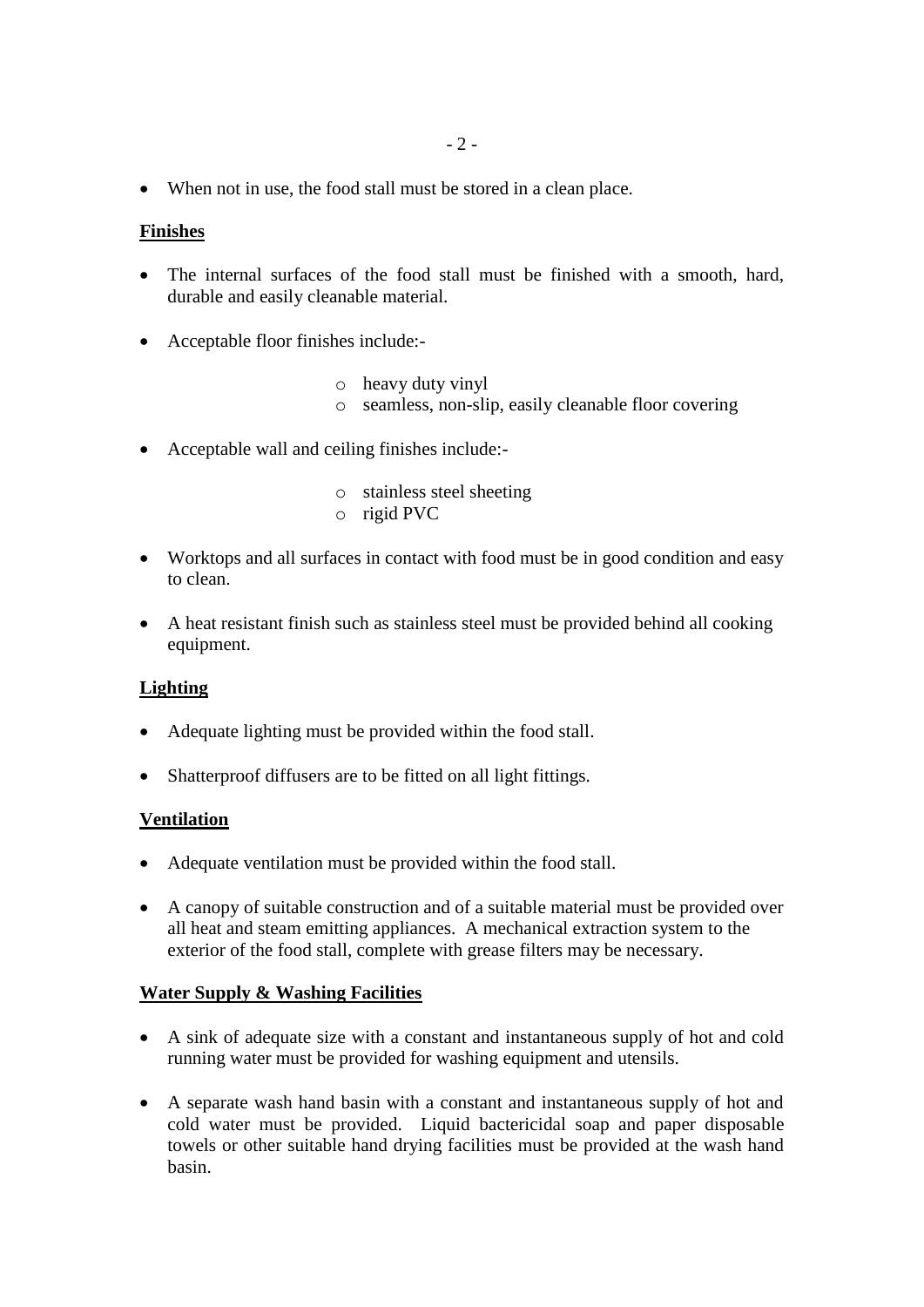- All water provided to the wash hand basin and utensils sink must be through fixed taps. It is not acceptable to supply water to a sink or wash hand basin from a "Burco" type boiler. The provision of water to sinks and wash hand basins must allow for the safe and effective washing of equipment and hands.
- Provision must be made for the storage of additional potable fresh water in the food stall. Water used within the food stall must be fit for human consumption and must be tested to ensure compliance with the E.C. (Drinking Water) Regulations 2007.
- Fresh water storage containers must be constructed of plastic or stainless steel.

### **Drainage**

- Waste-water storage containers must be provided and must be constructed of plastic or other suitable materials.
- The container(s) must be properly secured and connected to the sink and wash hand basin.
- Containers for waste-water and for fresh water must be uniquely identifiable for the specific purposes, to prevent the possibility of contamination of fresh water with waste from the waste-water container.
- When waste-water drums are full, the waste-water must be emptied in a suitable manner.

#### **Refuse Storage**

• Stall holders must, where necessary, provide a sufficient number of suitable containers for waste until it can be removed from the stall. Ideally, foot pedaloperated refuse bins of adequate size should be provided within the food stall.

## **Personal Hygiene**

- Good personal hygiene must be practised at all times by food handlers.
- Those suffering from illness or infection must not handle, prepare or work with food.
- Cuts, sores and open wounds must be covered with water proof dressings (blue coloured dressings are recommended).
- Food handlers must wear clean, protective clothing. Long hair should be tied back and covered by a hat, hairnet or similar head covering.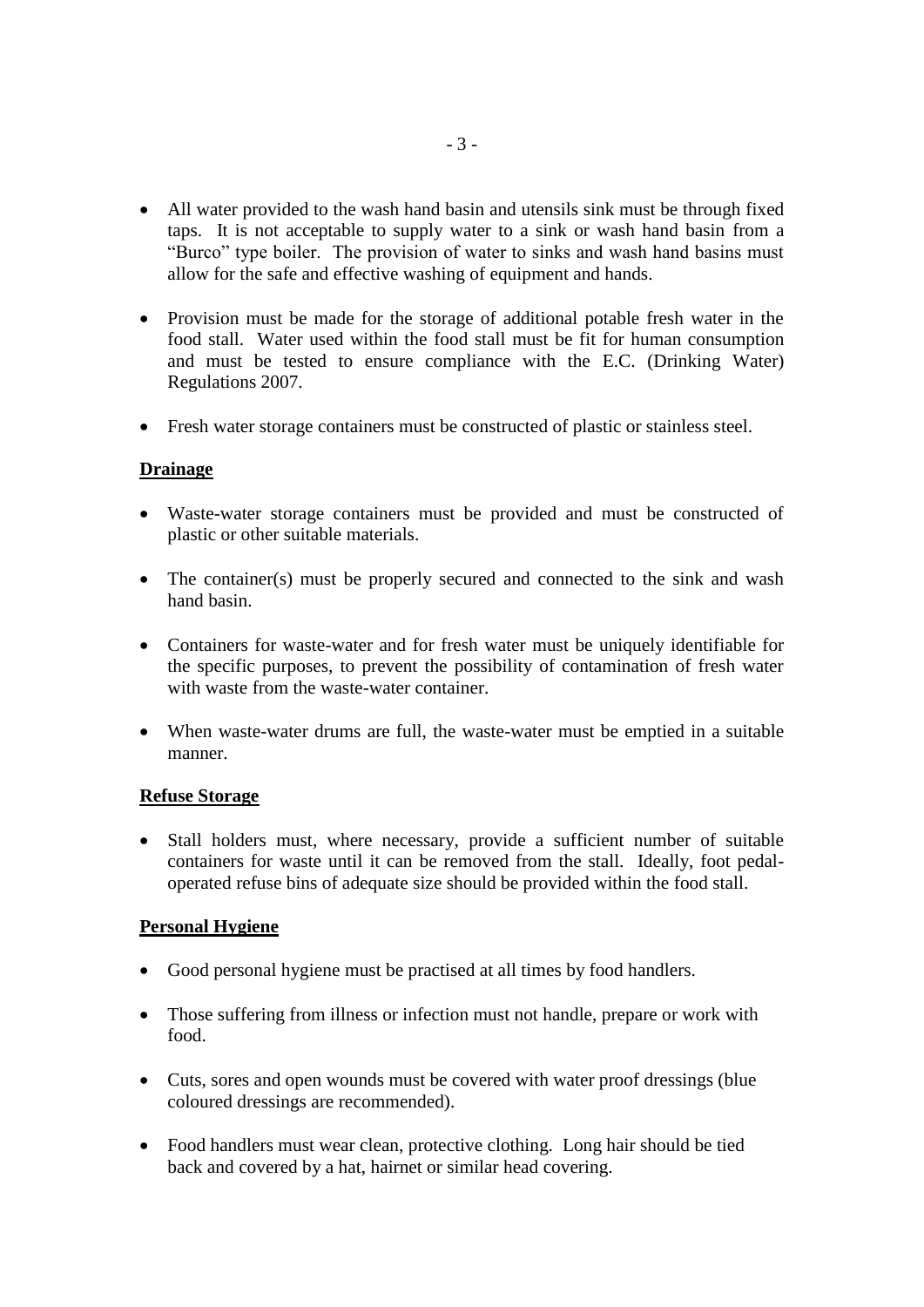- Food handlers must always wash hands thoroughly after:
	- o Using the toilet
	- o Handling waste or rubbish
	- o Handling raw food
	- o Contact with animals
	- o Every break
	- o Handling money
- Smoking is not permitted in food stalls.
- Excessive jewellery should not be worn by food handlers. Plain wedding rings, sleeper earrings or studs only are recommended.

### **General**

- An adequate supply of food-grade detergents and disinfectants for cleaning must be provided within the food stall. Cleaning products and cleaning equipment must be stored separate from foodstuffs so that they do not pose a risk of contamination to food.
- A first aid kit, which includes a supply of water proof dressings (blue coloured dressings are recommended) to cover any cuts and abrasions must be provided within the food stall.
- A locker or other suitable compartment must be provided for the storage of personal belongings.
- As far as possible, when parking the stall, consideration should be given to providing appropriate changing and toilet facilities for staff, with adequate facilities for the washing and drying of hands.
- Foods for sale from the stall should only be prepared at the stall or from a registered food premises.
- Any back-up storage facilities must be located in a suitable area and appropriately cleaned, maintained and monitored.
- The stall must not be operated near any sanitary convenience or waste accumulations.
- The stall must not be used as a sleeping place.
- Proof of identity of the person operating the stall may be required by an Environmental Health Officer during any inspection.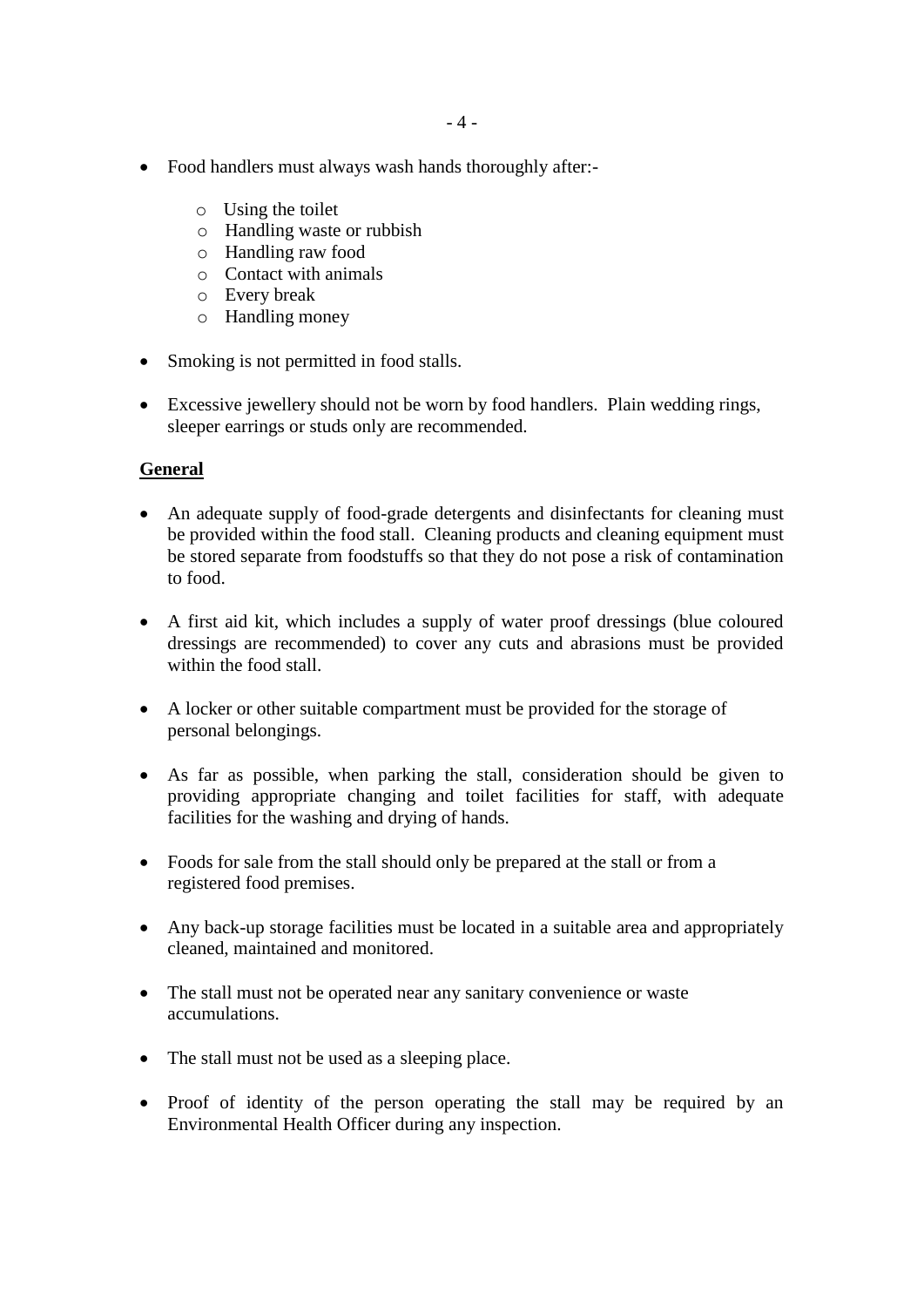• The site on which the food stall is situated should provide hard standing (pavement or tarmac) and should facilitate drainage for surface water. Where stalls are situated on sites without hard standing, individual stalls should provide hard, durable, easily cleanable flooring.

#### **Re: Implementation of a Food Safety Management System**

Food Stall Operators are legally required to implement a Food Safety Management System. The particular controls necessary will depend on the type of food and nature of the business. The following will assist the proper implementation of a Food Safety Management System:-

 **Two** suitable probe thermometers must be available within your food stall. This equipment must be robust and strong and should be purchased from a reputable company that can provide a back-up and calibration service. The food business operator should check the accuracy of the temperature probes in use on a regular basis.

Records of all accuracy checks/calibration should be maintained by the food stall operator.

- Disinfectant probe wipes should be used to suitably disinfect probe thermometers before and after taking food temperatures. Ensure the lid is kept closed on probe wipes to prevent same from drying out.
- Relevant temperature control shall be monitored at the following stages:-

| Delivery:    | $\leq$ <sup>5°</sup> C (core temperature for chilled) and<br>$\langle -18$ °C for frozen food              |
|--------------|------------------------------------------------------------------------------------------------------------|
| Storage:     | $\leq$ 5°C (core temperature for chilled) and<br><-18°C for frozen food                                    |
| Cooking:     | 74 °C for 2 minutes (core temperature) or<br>75 <sup>o</sup> C instantaneously                             |
| Hot holding: | $>63^{\circ}$ C (core temperature)                                                                         |
| Defrosting:  | Thawed food which requires cooking shall be cooked within 24<br>hours of completion of the thawing process |
| Reheating:   | $>70^{\circ}$ C for 2 minutes                                                                              |

 A list of all your suppliers should be kept on file for supplier control purposes. Also, verification that each supplier is approved/reputable should be retained on the file. Food products shall be traceable one step back to the supplier.